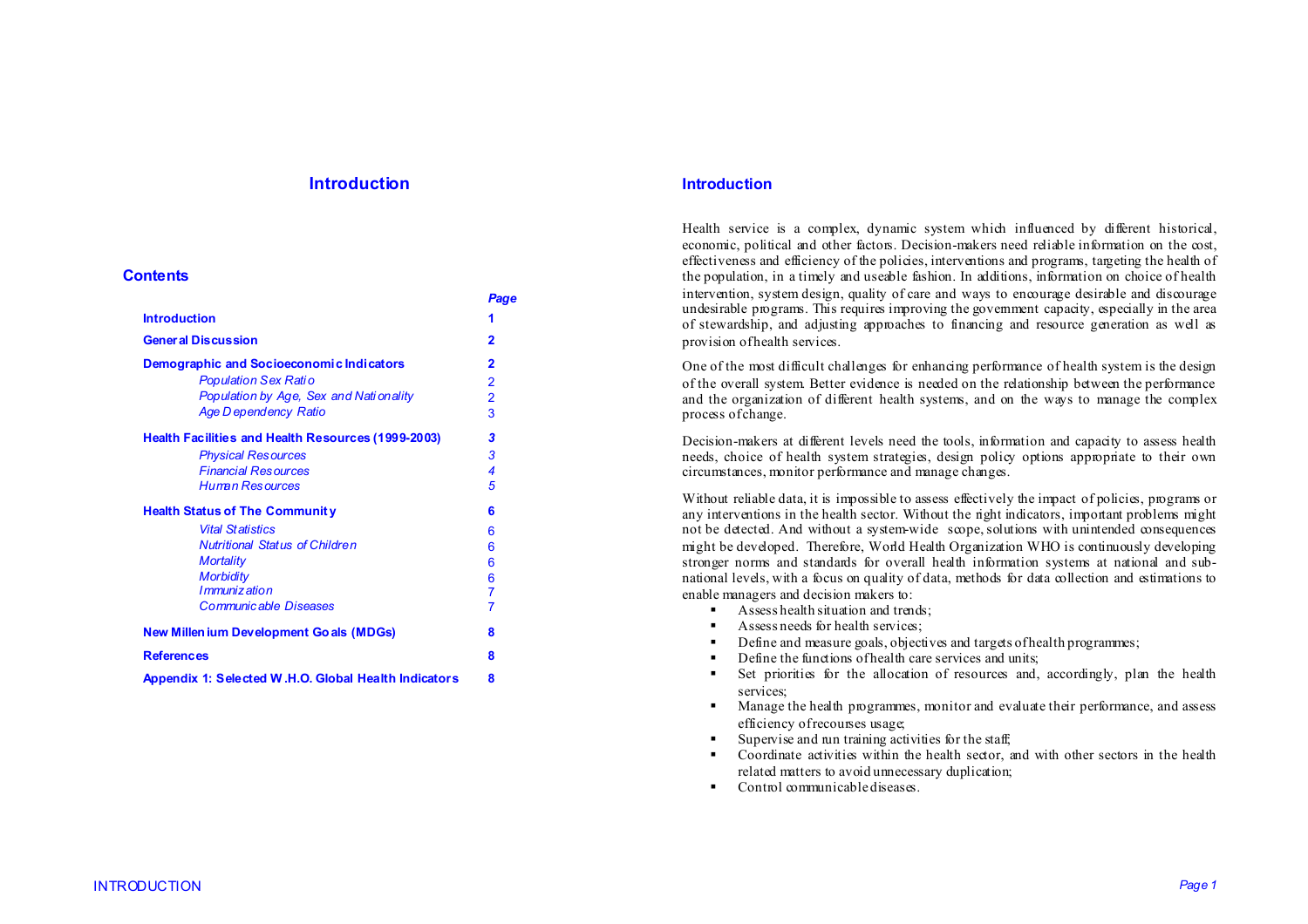## **General Discussion**

This introduction will tackle a discussion on health status and health services in 2003. It is intended to be meaningful to educate members of general public as well as to health care professionals. The main objective of the coverage that stimulate Ministry of Health discussion for further development of this and associated routine annual reports. The body of this report is structured as follows:

- A summary statistics of the population of the kingdom
- •Health resources (physical, financial, and human resources)
- •Health services and activities
- •Health status

The report consists of sixteen chapters. Chapter one shows a summary statistics of all Health indicators for the Kingdom. The chapter covers all the above items such as the socioeconomic & demographic characteristics, health resources, utilization of Health Institutions, and health status. Chapter two presents selected tables that shows basic results out of the 2001 census. Chapter 3-9 focus on resources, facilities services, vital, morbidity and mortality statistics of Ministry of Health. Chapter ten present some of the activities in Bahrain Defense Force hospital and chapters 11-16 cover the services at Private Hospitals.

The report was compiled by the Health Information Directorate and is based on the statistics collected from most of MOH health care business areas, Patient Management Information automated system, Central Informatics Organization(CIO), Ministry of Finance and National Economy (MoFNE), and Private hospitals and clinics.

# **Demographic and Socioeconomic Indicators**

The estimated 2003 population was 689,418 and 538,085 in 1993. The proportion of the Bahraini Nationals to Non-Bahrainis were relatively equals over the last 10 years. In the year 2003, 62% of the population were Bahraini and 38% were Non-Bahraini. Compared to 63% Bahraini and 37% Non-Bahraini in 1993.

| <b>Population Estimates</b> |         |         | <b>Table 1</b>   |
|-----------------------------|---------|---------|------------------|
| Population                  | 2003    | 1993    | Annual % Change* |
| Total                       | 689.418 | 538.085 | 2.5              |
| Bahraini                    | 427.955 | 338.744 | 2.4              |
| Non-Bahraini                | 261,463 | 199.341 | 27               |

*Ref: Central Informatics Organization, estimates based on 2001 & 1991 census \* Annual % Change= [(Pop.2003/Pop.1993)1/t -1]\*100* 



#### *Population Sex Ratio*

The sex ratios for the entire population were nearly stable in both years irrespective to the nationality (135 in 2003 and 137 in 1993). The sex ratio (male per 100 female) among Bahraini was constant in both years 102. In contrast to the Non-Bahraini population which was relatively high in both years (236 in 1993 and 223 in 2003). This was due to the maledominant immigration, especially the middle age group (i.e. the working age group). (see table2)

| <b>Population Sex Ratio</b> |      | Table 2 |
|-----------------------------|------|---------|
| Nationality                 | 2003 | 1993    |
| Total                       | 135  | 137     |
| Bah                         | 102  | 102     |
| Non-Bah                     | 223  | 236     |

 *Population Sex Ratio (male per 100 female) = (No. Male/No. Female)\*100* 

## *Population by Age, Sex and Nationality*

As mentioned previously, although there has been an increase in the estimated population in  $2003$  from 1993 (as illustrated in table 3), but the percentage of people under 15 years of age has decreased since 1993 from 30.1% to 27.6. In fact, this decrease was also true for both nationalities. Nevertheless, the Bahraini population of this age group took the bulk of these percentages which was 40.9% in 1993 and 36.2% in 2003, comparing to 13.8 in 1993 and 13.5 in 2003 for Non- Bahraini.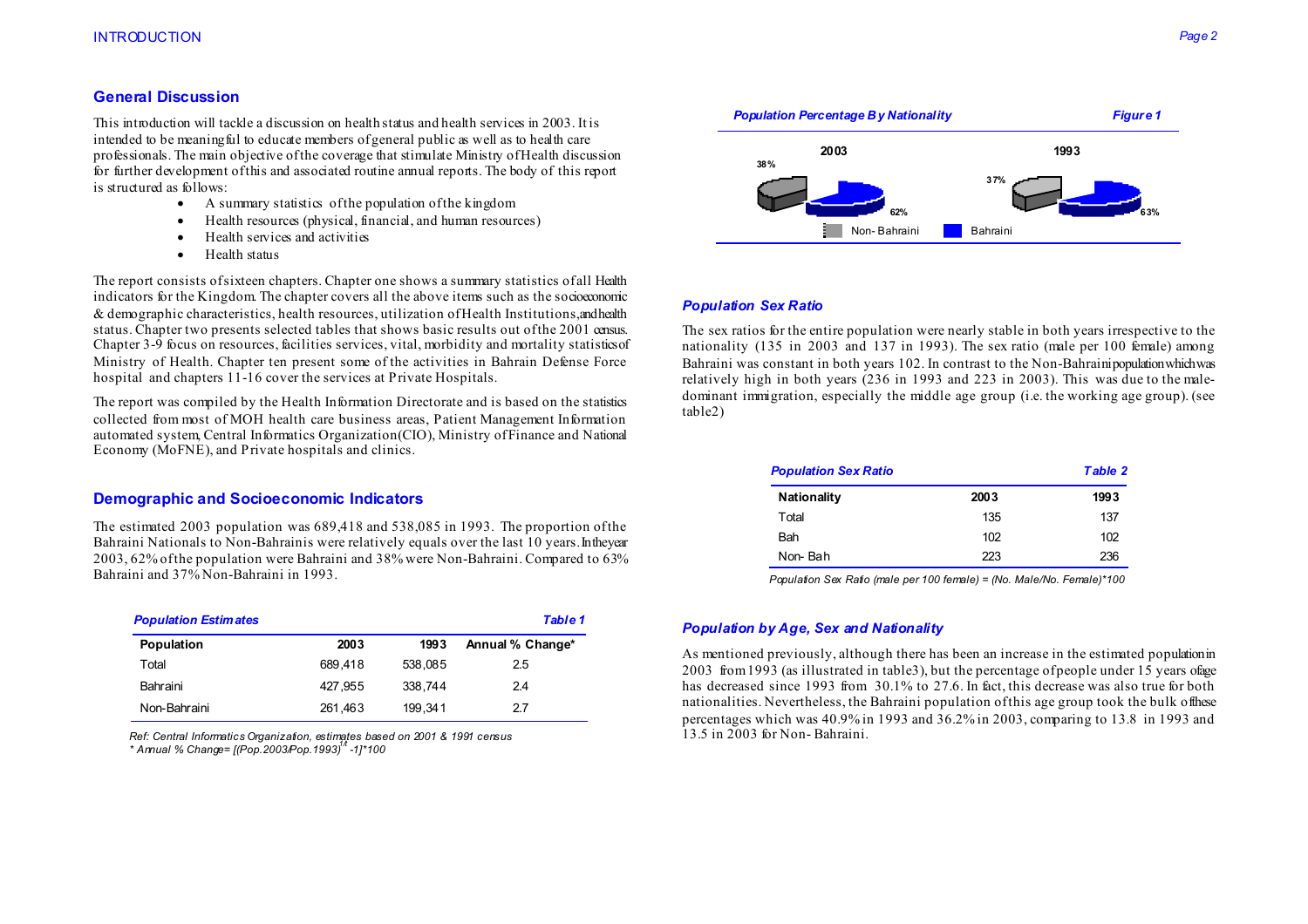| <b>Population Distribution by Age Group &amp; Nationality</b> |      |         |       |      |         | Table 3 |
|---------------------------------------------------------------|------|---------|-------|------|---------|---------|
|                                                               |      | 2003    |       |      | 1993    |         |
| Population (%)                                                | Male | Femal e | Total | Male | Femal e | Total   |
| Total (both Nat.)                                             |      |         |       |      |         |         |
| Pop<15                                                        | 24.5 | 31.7    | 27.6  | 27.8 | 36.5    | 30.1    |
| $15 - 64$                                                     | 73.3 | 65.4    | 69.9  | 70.1 | 61.0    | 67.7    |
| $65+$                                                         | 2.2  | 2.9     | 2.5   | 2.1  | 2.5     | 2.2     |
| <b>Bahraini</b>                                               |      |         |       |      |         |         |
| Pop<15                                                        | 36.6 | 35.7    | 36.2  | 41.4 | 40.3    | 40.9    |
| $15 - 64$                                                     | 59.8 | 60.5    | 60.1  | 55.2 | 56.6    | 55.9    |
| $65+$                                                         | 3.6  | 3.8     | 3.7   | 3.4  | 3.1     | 3.2     |
| Non-Bahraini                                                  |      |         |       |      |         |         |
| Pop <sub>15</sub>                                             | 10.1 | 21.2    | 13.5  | 11.4 | 25.8    | 13.8    |
| $15 - 64$                                                     | 89.4 | 78.2    | 85.9  | 88.2 | 73.6    | 85.8    |
| $65+$                                                         | 0.5  | 0.6     | 0.6   | 0.4  | 0.6     | 0.4     |

The proportion of middle age group or working group aged (15-64) years out of the overall population was two third of the total population 69.9% in 2003 and 67.7% in 1993. The population proportion by Nationality was 60.1% for Bahrainis and 85.9% were non-Bahraini  $\ln 2003$ . However, in 1993 it was 55.9% were Bahrainis and 85.8% were non-Bahrainis. There was a noticeable increase in the percentage among Non-Bahraini than Bahraini population of the age group 15-64 years in both estimates.

However, the percentage of persons aged 65 years and over has been maintained at a low proportion:  $2.\overline{5}\%$  during 2003 and  $2.2\%$  in 1993. While the distribution of that age group by nationality showed that, 3.7% among Bahrainis and 0.6% for non-Bahraini in 2003, and 32% for Bahrainis and 0.4% for non-Bahraini population in 1993.

As shown in the table above that sex differential is in favour of female in the youngest (age  $\leq$ 15 years) and oldest 65+, but not in the middle age especially among Non-Bahraini.

## *Age Dependency Ratio*

The total dependency ratio in Bahrain (defined as the number of persons in a population who are not economically active for every 100 economically active persons in that population). It is usual to use as a rough guide the Childhood dependency ratio (age groups 0-14) and aging dependency ratio (aged  $65+$ ), to the population in the age group 15-64 years, since the retirement age in Bahrain is 65 years.

There is a significant drop in the dependency ratio for the past ten years. In year 2003 the dependency ratio was  $39.4\%$ ,  $3.6\%$  and  $43\%$  for the childhood, aged and the total dependency ratio populations respectively. Comparing to 1993, the dependency ratios were  $47.1\%34\%$ and 50.5%.

However, the number of individuals receiving welfare payments from the kingdom has increased for the past five years as reported by Ministry of Labour. The value of the payment rose from 3.9 million in 2000 to 4.2 million in 2003. Out of this amount 43% goes for the elderly.

Overall, the rate of disability among Bahraini population represented only less than 1% of the total population.

# **Health Facilities and Health Resources (1999-2003)**

## *Physical Resources*

The Health system delivery is shared between both government and private sectors. The Health facilities have improved rapidly during the past five years which illustrated in table 4. This can be witnessed clearly through the remarkable evolution in regard to the size and quality of the services at Salmaniya Medical Complex (main hospital in Bahrain). The building has been expanded to enable the introduction of new services such as Oncology and Kidney Transplant. The installation of new sophisticated medical equipment contributed in the diagnosis, treatment and rehabilitation of the patients. In addition to that a great attention was given to improve the quality of the services provided at the Psychiatric Hospital, Geriatric and the five Maternity Hospitals.

Continuation of improvements in health care services never stopped with government only, but it includes the private sector. The opening of the Bahrain Specialist Hospital in  $19^{th}$ October 2003 was a clear eye witness for that. In additional to that, and several private clinics, Polytechnics and Medical Centers in various medical specialties were opened. Seven of these clinics are operating round the clock.

The expansion of the services was not limited to the Secondary Health Care, but it included also the Primary Health Care. To maximize the capacities and accessibility to the services in Primary Health Care, many steps were taken during the past five years such as:

- Formulation of the primary health care quality improvement committee to improve the overall performance at the health centers.
- Empowering the staff through decentralizing the process of decision making , the scheme was implemented at A'Ali and Bliad Al Kadeem health Centers as pilot.
- Reducing the cost of some provided services by enhancing the way they are performed.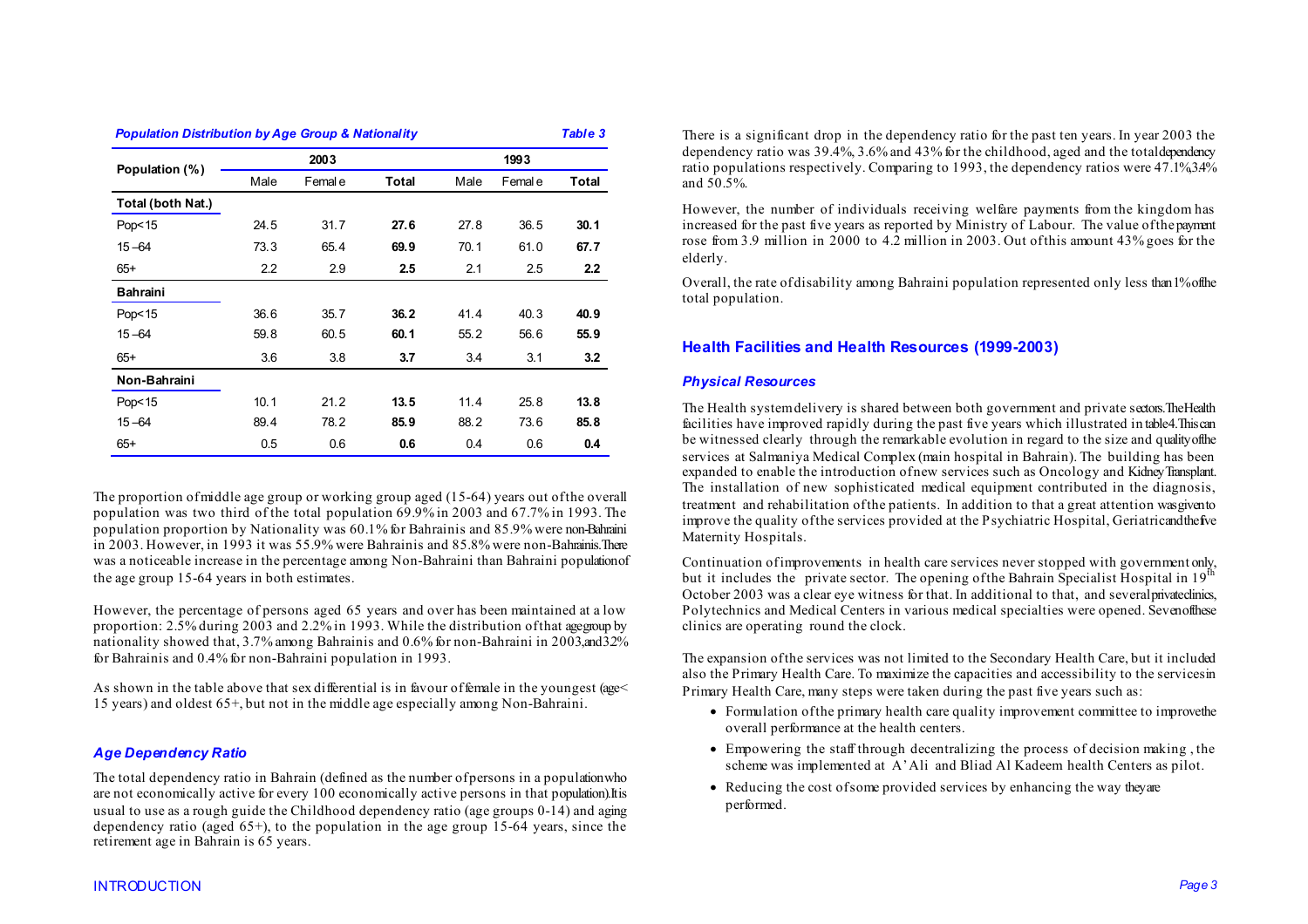- Setting up standard procedures and policies for the health centers.
- The operating of MCH expansion at Budaiya Health Center on  $20^{th}$  Aug 2003.
- The opening of Mohammed Jassim Kanoo night shift on  $1<sup>st</sup>$  April 2003.
- Upgrading of Dair Health Center and Zallaq Clinic.
- Providing the Physiotherapy at Mohammed Jassim Kanoo Health Center commencing 12 April 2003.
- Provision of dental services at night session at A'ali Health Center starting 19th Dec. 2003.
- As apart of Health Centers Automation project, A'ali on  $2<sup>nd</sup>$  March 2003, National Bank of Bahrain on 26<sup>th</sup> April 2003 and Sh. Salman Health Centers on 3rd Feb 2003 were fully automated.
- Increase number of specialized clinics for diabetic patients at Bilad Al Kadeem in Oct, Mohammed Jasim Kanoo and East Riffa in Nov. 2003.

| <b>Health Facilities</b> |         |           |           |           |           | Table 4   |
|--------------------------|---------|-----------|-----------|-----------|-----------|-----------|
| <b>Description</b>       |         | 2003      | 2002      | 2001      | 2000      | 1999      |
| Hospitals                | Govern* | 9         | 9         | 9         | 9         | 9         |
|                          | Private | 6         | 6         | 5         | 3         | 3         |
| <b>Beds</b>              | Govern  | 1,691     | 1,680     | 1,696     | 1.678     | 1,689     |
|                          | Private | 213       | 244       | 150       | 134       | 134       |
| Primary Health<br>Care   | Govern  | 23        | 23        | 23        | 22        | 22        |
| Inpatients               | Govern  | 77,710    | 76,624    | 71,756    | 72,478    | 62,231    |
|                          | Private | 8,387     | 6,838     | 4,435     | 4,616     | 4,863     |
| Outpatients              | Govern  | 3,862,871 | 3.768.188 | 3.619.036 | 3.594.914 | 3,293,632 |
|                          | Private | 420,463   | 341,478   | 309,003   | 294,332   | 290,368   |

 *\* Govern = Government- Including Directorate of Health & Social Welfare previously Public Security Health Center. Private Primary Health Care is provided through the private companies clinics.* 

From the above table it showed a remarkable increase in the health care facilities especially in private sectors, which nearly doubled from the past five years.

### *Financial Resources*

With growing population , health care budgets are coming under mounting strain as the country strives to maintain and improve its services. Financial allocation for medical care have risen substantially in recent years. But still they are not sufficient for the demands placed upon them.

Nowadays, the major challenge that the Ministry faced is to maintain current health services and strive for health for all. With the continuous increase in the provision of health care services commencing 1973 and continued until today (see table5), the Ministry requires a mechanism that brings additional financial resources in order to sustain the best quality of health services.

| <b>Financial Resources</b>                                        |       |       |       |       | Table 5 |
|-------------------------------------------------------------------|-------|-------|-------|-------|---------|
| <b>Financial data</b>                                             | 2003  | 2002  | 2001  | 2000  | 1999    |
| % of allocated budget to MOH<br>from total Government expenditure | 7.4   | 7.1   | 7.8   | 7.8   | 8.5     |
| MoH Budget* (BD. in Million)                                      | 80.6  | 71.0  | 64.4  | 61.0  | 61.7    |
| MoH average recurrent health<br>expenditure/capita                | 113.8 | 103.1 | 96.6  | 85.8  | 86.1    |
| Cost per MOH Visits (BD.)                                         |       |       |       |       |         |
| Primar y outpatients                                              | 3.4   | 3.0   | 2.9   | 2.6   | 2.7     |
| Secondary outpatients                                             | 30.7  | 27.8  | 26.6  | 27.3  | 25.1    |
| Secondary Inpatients (per day)                                    | 122.7 | 112.2 | 106.6 | 109.3 | 100.5   |
| Deliveries (maternity Hosp.)                                      | 315.5 | 278   | 287   | 267   | 269.5   |
| % MOH recurrent expenditure on:                                   |       |       |       |       |         |
| Primary & Preventive H.C.                                         | 22.7  | 22.2  | 21.9  | 21.0  | 21.0    |
| Secondary H.C.                                                    | 58.8  | 59.1  | 60.0  | 59.5  | 58.8    |
| <b>Total Other</b>                                                | 18.5  | 18.7  | 18.1  | 19.5  | 20.2    |

 *1US\$ = 0.377 BD* 

 *\* Source: Ministry of Finance & National Economy - MOH budget include projects received* 

The Ministry of Health is the major provider of health services and is considered as a major source of health financing. The budget of the Ministry of Health was 80.6 million in 2003, which was 7.4% of the total government expenditure. In that year, the Ministry's recurrent budget was BD. 78.4 million with annual growth rate of 13.3%, whereas in 1999 the Ministry's budget was BD, 61.7 million which represented 8.5% as percentage of the total government expenditure. The Ministry's recurrent budget was BD. 57.4 million.

The Ministry of Health average expenditure per capita has increased from BD. 84 (equivalent to U.S \$223 per person) in 1993 to BD. 113.8 (equivalent to U.S.\$ 302) in 2003. More than half of the Ministry budget was devoted to Secondary Health Care (58.8% in 2003 which is equivalent to 1999). However, only 22.7% of the Ministry's budget was devoted to Primary and Preventive Health Care in 2003 and 21 % in 1999.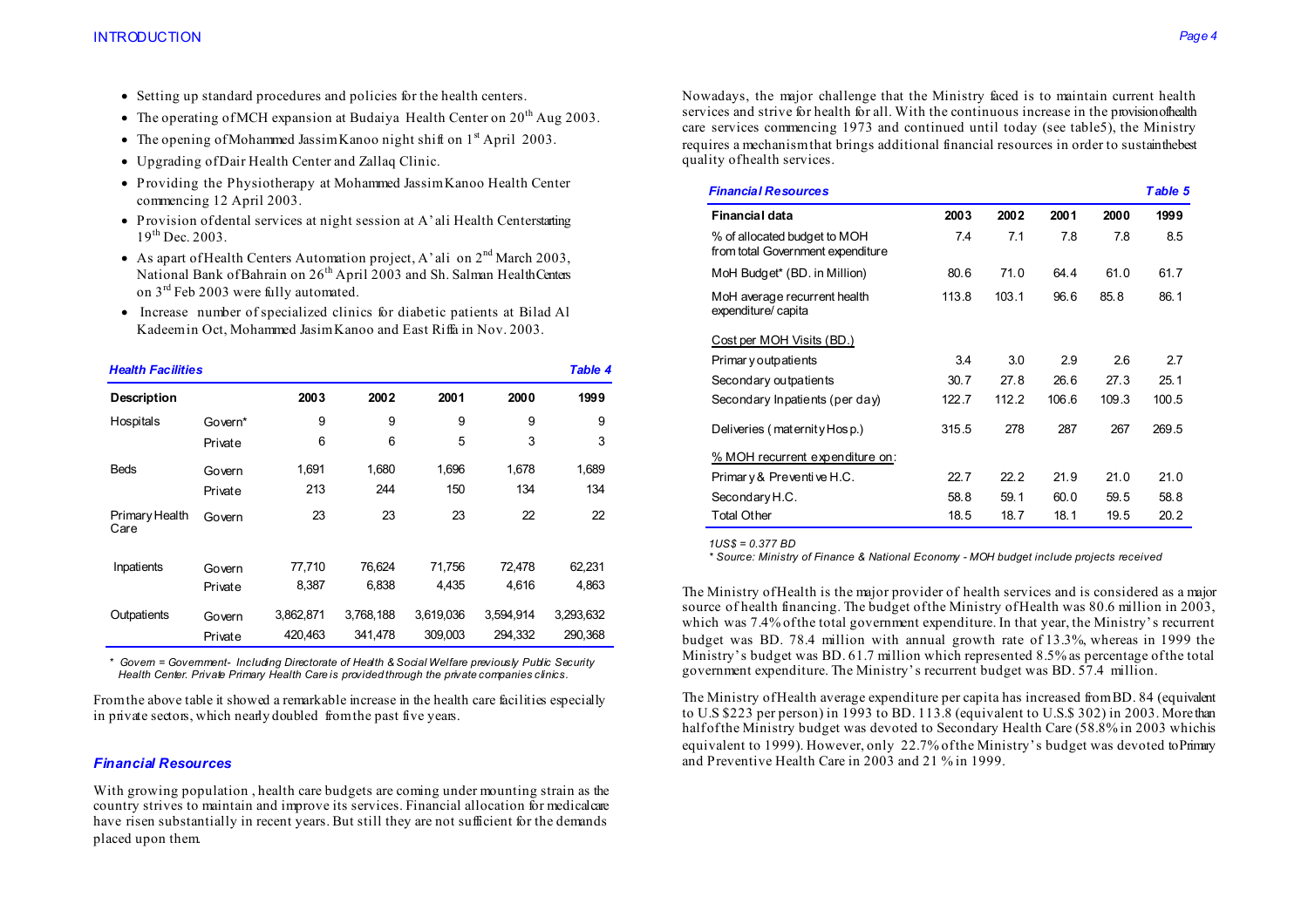The average cost per visits for primary Health care clinics was BD, 3.4 in 2003 relatively at the same range in 1999 (BD. 2.7). On the other hand, the cost of the services per person in the secondary health outpatient clinics has been increased since 1999 from BD. 25.1 to BD.30.7 in 2003. Moreover, the cost of the inpatient per day has also increased from BD. 1105 in 1999 to BD. 122.7 in 2003 (see table 5).

#### *Human Resources*

Table 6 below shows the development of the medical resources over the past five years at the national level respectively. During the 1999, per 10,000 population, there were 132 doctors, 1.4 dentists and 38.6 nurses, while they were  $18.5$ ,  $2.7$ ,  $45.7$  respectively in 2003. The nursedoctor ratio was 2.4 in 2003.

| <b>Human Resources</b>                       |      |      |      |      | Table 6 |
|----------------------------------------------|------|------|------|------|---------|
| <b>Indicators</b><br>(per 10,000 Population) | 2003 | 2002 | 2001 | 2000 | 1999    |
| Doctors                                      | 18.5 | 18.4 | 16.9 | 15.3 | 13.2    |
| Dentists                                     | 2.7  | 24   | 2.2  | 2.0  | 1.4     |
| <b>Nurses</b>                                | 45.7 | 44.4 | 43.7 | 37.7 | 38.6    |
| Nurse per doctors                            | 2.4  | 2.4  | 2.6  | 2.5  | 2.9     |
| Bed                                          | 28.1 | 28.6 | 28.2 | 26.2 | 27 4    |



### **Health Status of the Community**

The following are selected standard health indicators that reflect Bahrain's improving health status.

## *Vital Statistics*

Table 7 below shows that most of the vital statistical indicators were relatively constant for the past five years. For example, crude birth rate per 1000 population was 21.1 in 2003 and 19.8 in 1999. Infant mortality rate per1000 live births recorded a significant variation in 2003 which was  $7.3$ , this was undoubtedly due to the high level of preventive and curative for the mother and child health programs.

#### *Vital St atistics as reported by Public H ealth Directorate Table 7*

| <b>Health Indicators</b>                         | 2003 | 2002 | 2001            | 2000 | 1999   |
|--------------------------------------------------|------|------|-----------------|------|--------|
| Crude birth/1000 population                      | 21.1 | 20.1 | 20.5            | 19.6 | 19.8   |
| Still birth rates/1000 births                    | 7.2  | 9.8  | 8.7             | 10.0 | 8.6    |
| Infant mortality rate/1000 live births           | 7.3  | 7.0  | 8.7             | 8.6  | $7.7*$ |
| Maternal mortality rate/1000 live births         | 0.21 | 0.22 | 0.22            | 0.15 | 0.23   |
| Under 5 yrs mortality/1000 live births           | 9.5  | 8.5  | 12 <sub>1</sub> | 11.4 | 11.7   |
| Under 5 yrs mortality/1000 child <5 yrs old      | 2.2  | 1.9  | 2.7             | 1.9  | 2.0    |
| Total Fertility Rate per woman<br>(Female 15-44) | 2.5  | 2.5  | 2.5             | 2.5  | 2.5    |
| Crude death rate/1000 population                 | 3.1  | 3.0  | 3.0             | 3.0  | 2.9    |
| Life expectancy rate at birth both sex           | 73.8 | 73.8 | 73.8            | 72.9 | 72.9   |

 *\*Excluding 27 deaths under 25 weeks of gestation who died shortly after birth* 

Total fertility rates (per woman of age 15-44) are consistent for the past five years at 2.5 in (3.4 for Bahrainis and 1.6 for Non Bahrainis).

Life expectancy rate at birth for both males and females was  $73.8$  years in  $2003$ ,  $72.1$  formale and 76.3 for female. Comparing to 1999, it was 72.9 for both sex, 70.4 for male and 75.3 for female respectively. This is a substantial achievement as the Global indicator No.10 stated that the averaged life expectancy rate at birth should be 62 years.

Looking to figure 3, The Kingdom of Bahrain is one of the healthiest country in the region and head of the rest of the other GCC countries.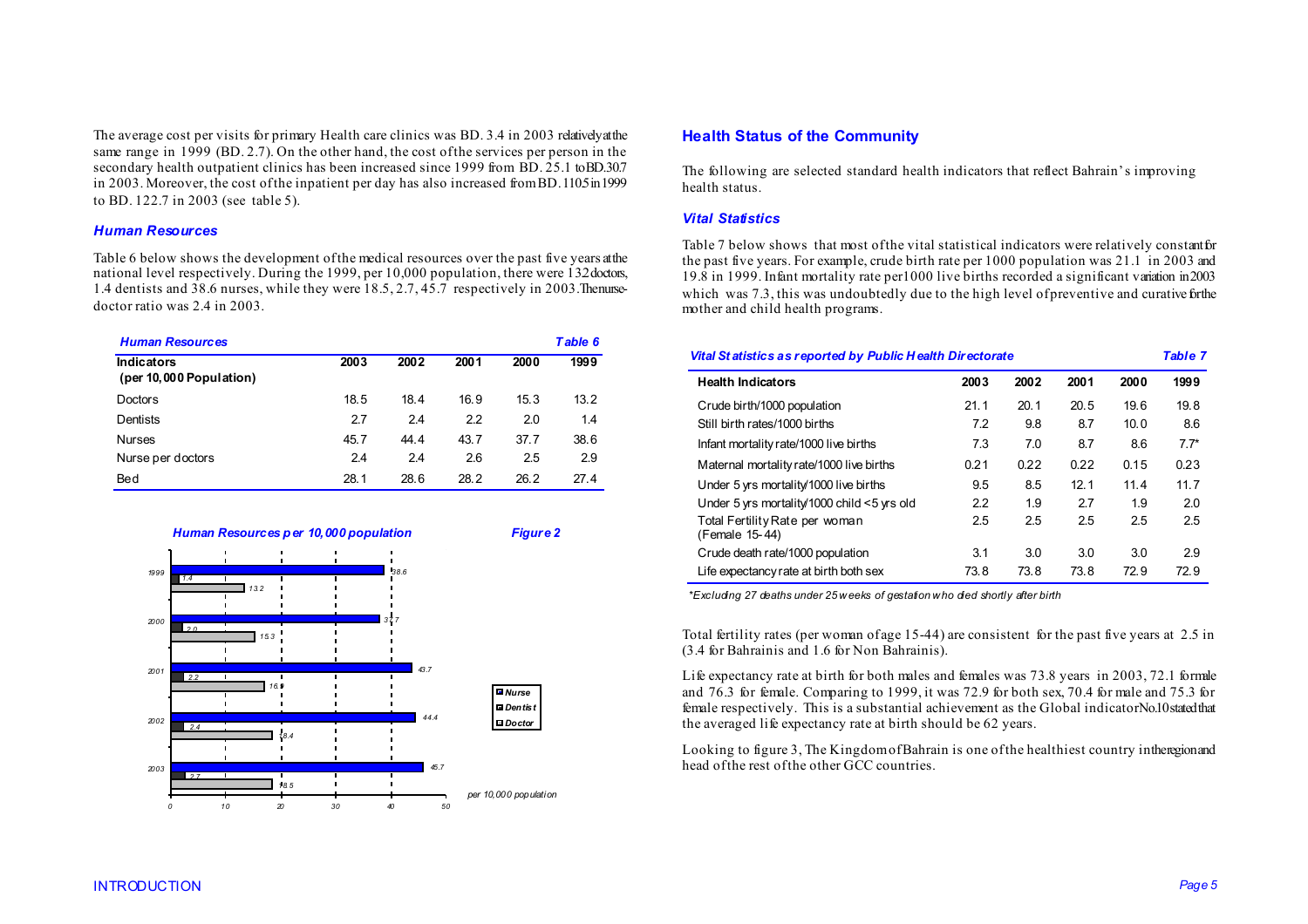#### *Infant Mortality Rate/1000 live Birth for year 2002 – GCC Countries Figure 3*



 *"Vital Health Indicators - 2003", Executive Office of the Health Ministers Council for GCC, 8th Edition.* 

#### *Nutritional Status of Children*

Birth weight is an indicator of the health and nutritional status of mothers, as well as a prediction of infant health and development. in Bahrain, the percentage of newborns weighing at least 2.5 kg. has remained relatively constant for the past five years at 90.0%, 90.4%, 90.3%, 90.1%, and 90.4% for the years 2003, 2002, 2001, 2000, 1999 respectively. In addition to that, the percentage of children below five years with weight-for-age values corresponding to acceptable standard reference values has significantly increased since the early Nineties from 77% to remain relatively stable around  $(92 + .5%)$  for the past five years. It is well known that the better educated mothers the greater impact will be on the health of the whole family, as well as newborns.

#### *Mortality*

In 2003, 2,114 deaths were reported to Public Health Directorate as compared to 1,997 in 1999, mostly from hospitals  $(51\%$  deaths occurred at Salmaniya Medical Complex). The crude death rate continues to be very low and nearly constant (3 per 1000 population) since 1999. Most deaths recorded in Bahrain from the disease are amongst male 59% rather than female.

Diseases of the circulatory system/ Cardiovascular diseases constitute the highest single cause of mortality in Bahrain representing 86.6 per 100,000 population, accounting for more than 28.2% of total deaths at Salmaniya Medical Complex.

The known risk factors for CVD such as smoking, and raised blood cholesterol, and the risk makers such as lack of physical activity, obesity, and alcohol consumption are expected to have increased in Bahrain over the last two decades. In addition to that, the continuing rise in the incidence of the Cardiovascular in association with the rise in the size of the population over sixty five years of age.

Neoplasms or Cancer is the second most common cause of death in Bahrain accounting for about 12.8% of total deaths. This accords with the world pattern. The great majority of deaths (68.7%) from Cancer were in age group over 60 years.

Deaths from the Infectious and Parasitic rose significantly in 2003, 17.5% from previous year. Other major causes of death were injuries & poisoning, endocrine, nutritional  $\&$  metabolic disorders, congenital anomalies. Genitourinary diseases and diseases of the digestive system. (see table 8).

One of the recommendations of the World Health 2003 Report " Reducing Risks report" was that " countries should give top priority to developing effective, committed policies for the prevention of globally increasing high risks to health." The main risk factors as defined by WHO are high blood pressure and high blood cholesterol are closely related to excessive consumption of fatty, sugary and salty foods. They become even more lethal when combined with the deadly forces of tobacco and excessive alcohol consumption and unsafe sex in connection with HIV/AIDS.

| <b>Top Leading Causes of Death</b>                                                |      |      |      |      | Table 8 |
|-----------------------------------------------------------------------------------|------|------|------|------|---------|
| <b>Causes of Death</b><br>(rates per 100,000 Population)                          | 2003 | 2002 | 2001 | 2000 | 1999    |
| Diseases of circulatory system                                                    | 86.6 | 86.5 | 86.3 | 77.6 | 85.0    |
| Symptoms, signs and abnormal clinical &<br>Lab. Findings not elsewhere Classified | 39.3 | 45.2 | 49.6 | 45.0 | 42.5    |
| Neoplas ms                                                                        | 39.3 | 41.4 | 36.9 | 35.8 | 35.0    |
| Injuries & pois oning                                                             | 26.5 | 26.5 | 28.1 | 44.9 | 23.9    |
| Endocrine, nutritional & metabolic disor.                                         | 24.2 | 28.1 | 24.9 | 20.3 | 22.2    |
| Respirator y system                                                               | 20.7 | 18.0 | 16.2 | 12.2 | 18.8    |
| Digestive system                                                                  | 13.8 | 10.4 | 9.6  | 10.6 | 11.4    |
| Certain Infectious & Parasitic diseases                                           | 11.9 | 10.1 | 7.5  | 12.3 | 8.0     |
| Genitourinary System                                                              | 11.0 | 7.6  | 8.2  | 7.8  | 8.4     |
| Congenital Anomalies deformations &<br>chromosomal abnormalities                  | 7.8  | 6.7  | 10.1 | 12.3 | 10.1    |

#### *Morbidity*

The health problems of Bahrain are those generally found in countries passing through the stage of transition from developing to developed nations. Communicable diseases are declining as the major causes of mortality and morbidity. They are being replaced by noncommunicable ones such as cardiovascular diseases, cancer, metabolic diseases, congenital anomalies and accidents. The main causes of hospital admissions, based on the statistics of Salmaniya Medical Complex are illustrated in table 9.

Spontaneous abortion/miscarriages were the most common complication in pregnancies throughout the world. The SMC data showed that most of the listed morbidity have risen for over the past five years. This may highlight that more attention should be given to the environmental risks, community lifestyle and health education.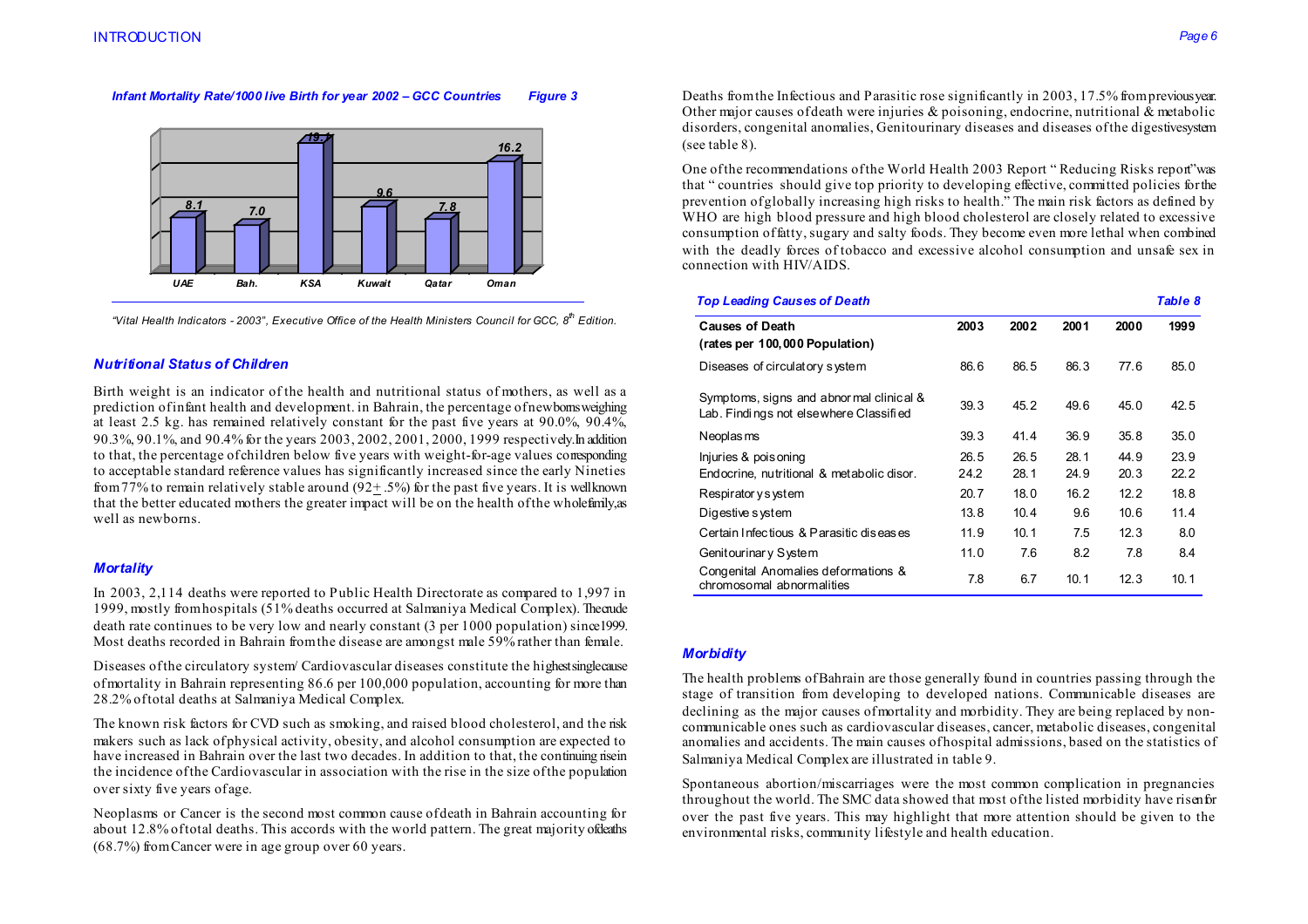| Top Ten Morbidity Based on Discharges from Salmaniya Medical Complex <sup>1</sup> |         |         |         |         | Table 9 |
|-----------------------------------------------------------------------------------|---------|---------|---------|---------|---------|
| <b>Morbidity</b><br>(rates per 100,000 Population)                                | 2003    | 2002    | 2001    | 2000    | 1999    |
| Complication pregnancy,<br>childbirth & puerperium ( $15-44$ ) <sup>2</sup>       | 6.231.7 | 6.226.4 | 6.132.1 | 6.248.5 | 6.301.2 |
| Spontaneous abortion                                                              | 895.0   | 1.017.4 | 1.012.1 | 1.012.1 | 1.053.4 |
| Herediter y anaemias                                                              | 363.8   | 277.5   | 227.2   | 233.4   | 229.4   |
| Neoplas ms                                                                        | 220.3   | 237.9   | 241.5   | 221.9   | 146.3   |
| Ischemic heart disease                                                            | 165.4   | 159.5   | 148.6   | 128.4   | 152.2   |
| Diabetes                                                                          | 107.2   | 85.4    | 88.6    | 94.8    | 75.5    |
| Asthma                                                                            | 56.6    | 66.1    | 61.1    | 69.9    | 72.4    |
| Acute respiratory infection                                                       | 30.9    | 43.7    | 41.7    | 43.4    | 59.4    |

*1 Rates per 100,000 population* 

*2 Rates per 100,000 females age 15-44 yrs* 

#### *Immunization*

Due to an efficient Expanded Program on Immunization (EPI) and high immunization coverage more than 98% , childhood diseases have been almost eradicated in Bahrain. According to the World Health Organization (WHO) Immunization Schedule, Measles vaccine as single antigen dose1 and MMR as dose2 were replaced by MMR1 given to children at one year of age MMR2 at 4-6 years of age since 1999. (See table 10)

The EPI team coordinate with the Ministry of Education to carry out the Immunization activities on the schools children at all levels for both government & private under the umbrella of the school health program.

| <b>Immunization Coverage Percentage</b> |      |      |      | <b>Table 10</b> |      |
|-----------------------------------------|------|------|------|-----------------|------|
| <b>Immunization Against</b>             | 2003 | 2002 | 2001 | 2000            | 1999 |
| DPT                                     | 97.3 | 98   | 99   | 97              | 97   |
| Mumps, Measles, Rubella (MMR1)          | 100  | 99.9 | 97   | 98              | 93   |
| Mumps, Measles, Rubella (MMR2)          | 99.5 | 97   | 99   | 92              | 98   |
| Poliomyelitis                           | 97.3 | 98   | 99   | 97              | 97   |

#### *Communicable Diseases*

No cases were reported of the Diphtheria, Whooping Cough, Neonatal Tetanus or Poliomyelitis since 1990. Nevertheless, table 11 below shows that there were some variations in the rates trend of communicable diseases for the past five years. Although there was a marked rise in Gonococcal Infection (28.9/100,000 in 1999 to 70.8/100,000 in 2003), Syphilis incidence showed that there was a continuous rise to reach  $242$  cases  $(35.1/100,000)$  in 2003 from 105 cases (15.8/100,000) in 1999.

Furthermore, there was also a substantial decrease in the number of Malaria (P.vivax) cases from 55 cases  $(8.0/100,000)$  in 2003 as compared to 65 cases  $(9.8/100,000)$  in 1999. There was an increase of the Viral Hepatitis totals to reach  $42.5/100,000$  in 2003 from 1999 which was 30.8/100,000. Most of the sexual transmission diseases cases were increased lately due to unsafe relations.

| <b>Communicable Diseases Rates (Reported New Cases)</b> |      |      |      |      | Table 11 |  |
|---------------------------------------------------------|------|------|------|------|----------|--|
| <b>Disease</b><br>(rates per 100,000 Population)        | 2003 | 2002 | 2001 | 2000 | 1999     |  |
| Pulmonary TB                                            | 19.1 | 18.7 | 17.0 | 23.2 | 14.7     |  |
| Gonococcal Infection                                    | 70.8 | 62.0 | 36.4 | 34.0 | 28.9     |  |
| Syphilis                                                | 35.1 | 36.9 | 22.8 | 31.8 | 15.8     |  |
| Viral Hepatitis (Total)                                 | 42.5 | 36.3 | 35.1 | 23.3 | 30.8     |  |
| Malaria (P. vivax)                                      | 8.0  | 7.0  | 7.0  | 7.7  | 9.8      |  |